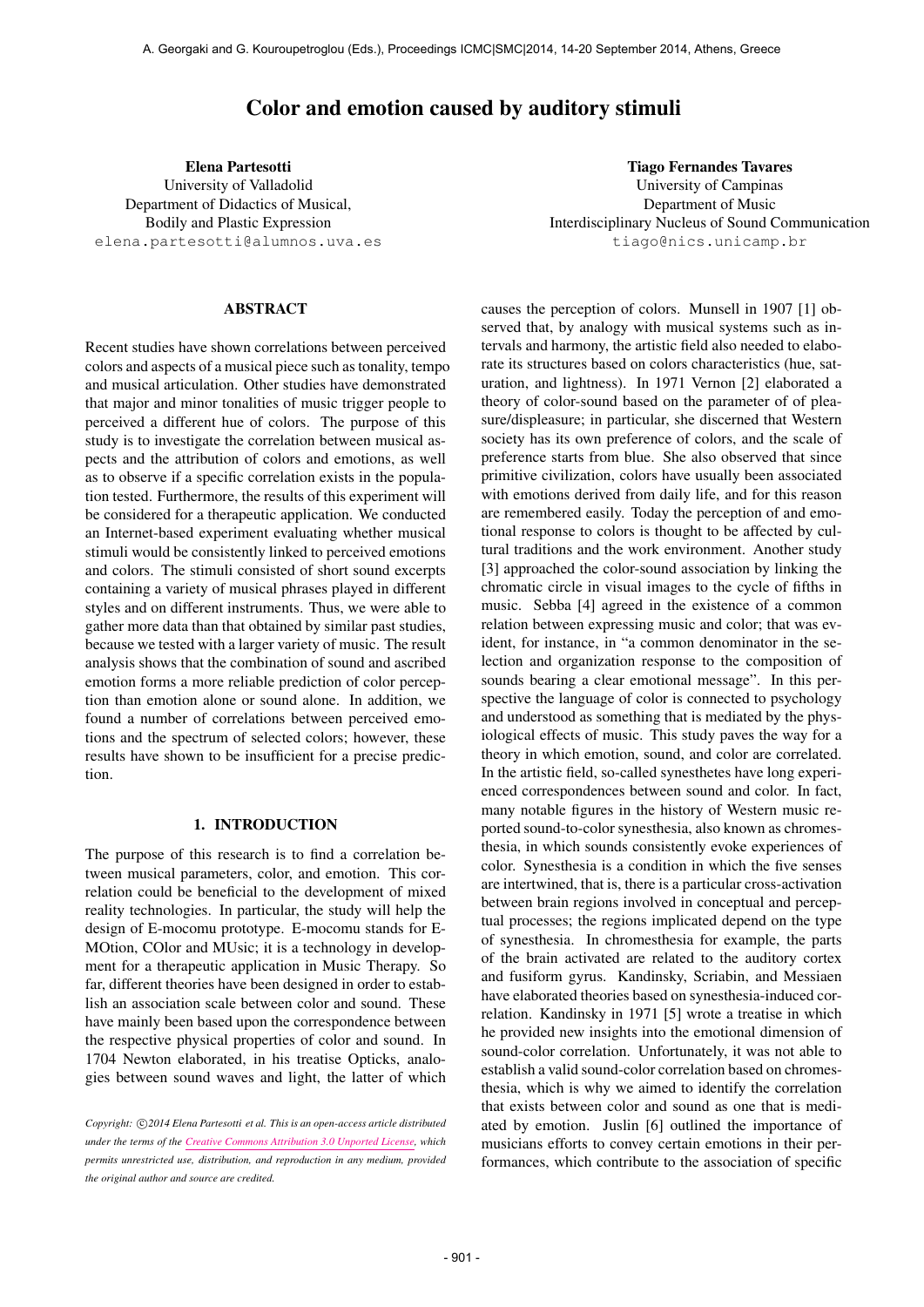musical characteristics with particular emotions. More recently, this emotional dimension of musical perception has been taken into account in diverse experiments that consider the relation between music and color. A previous experiment [7], that considered all three variables, linked basic emotions to different parameters of tempo and musical writing to set emotional coloring of performances, while other studies [8, 9], shown that minor and major tonalities are related to darker and lighter colors and associated with negative and positive emotions, respectively. Yet another experiment that involved music, emotion and color found a significant correlation between emotional characteristics and color components (hue, saturation, and brightness). The author proposes an interface called ExpressinBall, for a graphic visualization of music performances [10]. A different study [11] examined the correlation between color and emotion following the theory of ecological valence. In this study, peoples color preferences was shown to be affected by their preferences for material objects. A previous experiment [12] shown the importance of considering the affective response in order to grasp the association of color and music. A more recent experiment from 2013 [13] revealed that tempo in music is a crucial variable to be considered in sound-color association. In addition, other studies [14, 15] of color preferences proposed a two-level theory of color-emotion and urge us to consider responses across cultures in order to assess associations between emotion and hue; as well as concepts of harmonic-disharmonic in music. In our study, we detailed the preferences of the listeners in an attempt to establish a more solid correlation between musical properties, emotional experiences, and color perception. We performed an Internet-based experiment, in which users were asked to access a website, listen to musical stimuli, and answer what emotions (from six predefined choices) were triggered, as well as what color (from a color wheel with millions of choices available) was perceived as most related to those stimuli. The participants chose the colors by dragging a cursor and clicking on the appropriate one. Using the website, we were able to gather 981 data points, which is significantly more than previous individual experiments. Hence we verified that there is evidence of correlation between the stimuli and the perceived emotion; however, no correlation with color was found.

#### 2. METHODOLOGY

## 2.1 Participants

Our online questionnaire with musical stimuli could be accessed and completed anonymously. We advertised our experiment through online communities at the University of Campinas and in a social network. The participants, therefore, presented diverse cultural backgrounds, age and gender. Each participant was assigned a random audio excerpt and asked which emotions and what color he or she would attribute to that excerpt.

#### 2.2 Structure

We proposed six different emotional states: anger, happiness, melancholy, arouse, relaxation, and apprehension. Each listener could choose more than one emotion for each stimulus. Also, listeners could choose colors from a color wheel with millions of different hue, saturation, and lightness shades available. The stimuli could be listened to as many times as the user wanted. The audio excerpts used were taken from popular music, such as jazz and rock, solos by unaccompanied instruments, and the Ode of Joy. While we offered audio excerpts that ranged from classical to popular music, we also introduced a different set of emotions to the listener, to maintain this diversity across variables, because one excerpt of music may stimulate more than one emotion per time.

## 2.3 Procedure

The experiment was executed using a website which could be accessed from any location. Figure 1 shows the design of the website page.

|                         | Please, listen to the audio clip below and answer the following questions:                                        |  |
|-------------------------|-------------------------------------------------------------------------------------------------------------------|--|
|                         | 0:00                                                                                                              |  |
|                         | What color is this sound?                                                                                         |  |
| Happy<br>Angry          | How do you feel when you listen to this sound (leave blank if none applies.<br>You may also check more than one): |  |
| Relaxed<br>Apprehensive |                                                                                                                   |  |
| Melancholic             |                                                                                                                   |  |
|                         |                                                                                                                   |  |

Figure 1: Screenshot of website.

The system was easy to use, so that participants would not need more than one minute to respond to each musical excerpt. Each subject was asked to listen to an excerpt of music that was selected at random from a total of 20 excerpts. The excerpts varied from 4 to 30 seconds. Next, subjects were asked to rate this excerpt in terms of emotion and colors. Listeners had the opportunity to redo the experiment as many times as he or she wanted; however, each time they would hear a different, randomly selected excerpt. This way, we were able to gather a large number of data points, which allowed for different kinds of analyses.

## 2.4 Data Analysis

Our data analysis was aimed at extracting useful information from the estimated histograms of  $P(e|s)$  (probability of emotion  $e$  being triggered by sound  $s$ , considering the frequency over all data),  $P(c|s)$  (probability of color c being triggered by sound s, considering the frequency over all data),  $P(c|e)$  (probability of color c being triggered by emotion e, considering the frequency over all data) and  $P(c|e, s)$  (probability of color c being triggered by emotion e and sound s, considering the frequency over all data).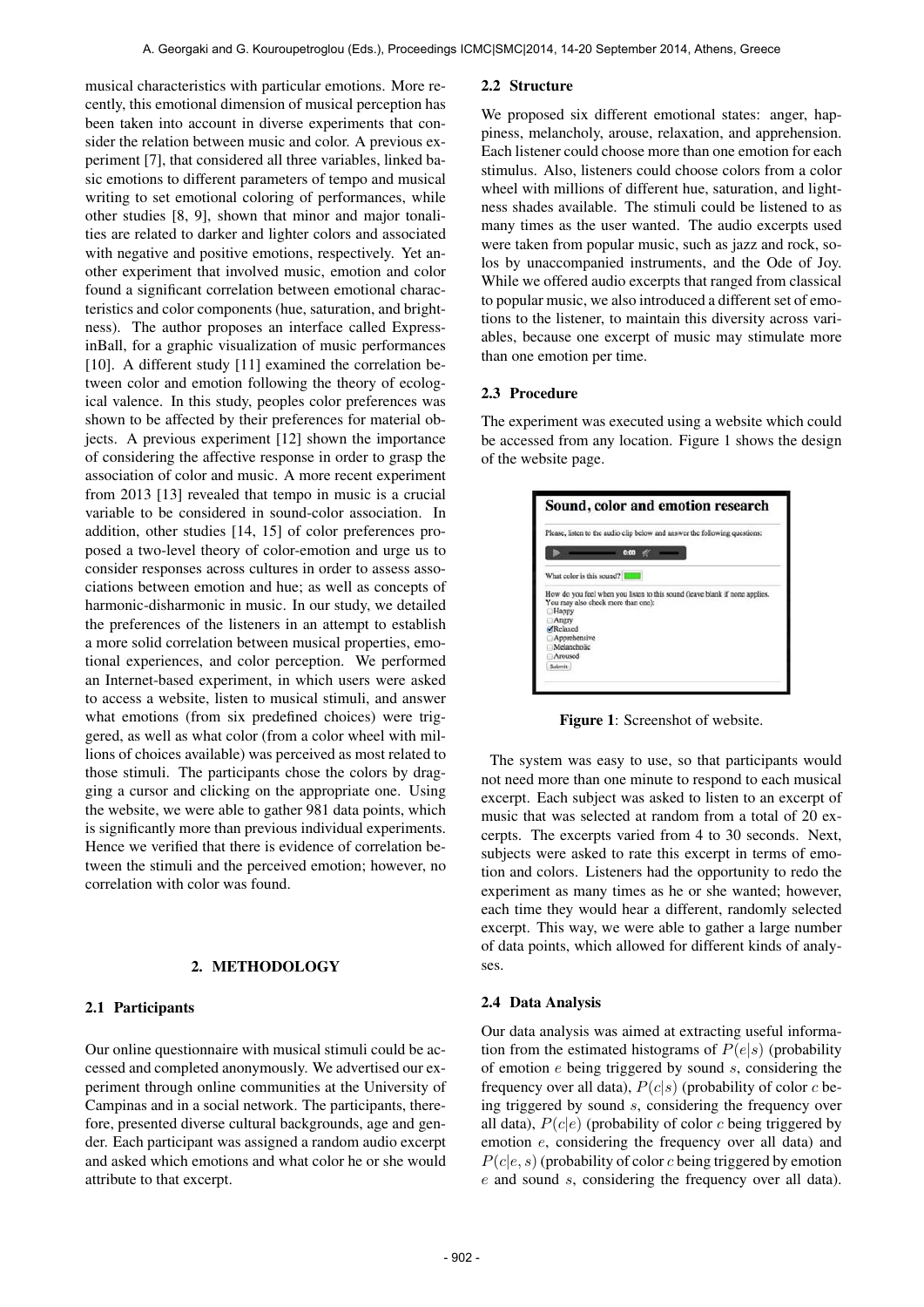These histograms were calculated independently for hue, saturation, and value of the color responses. It was possible to observe some general trends regarding  $P(c|s)$ . In fact, as shown in Table 1 , for the unaccompanied Alto Sax excerpt we retrieved a high value, with the hue either red or yellow; for Flute, a high value; for Violin Tremolo, dark shades of gray; for Piano, average shades of gray; and finally, for the Ode to Joy, mainly red or green.

| Audio content  | Color polarization                   |  |  |
|----------------|--------------------------------------|--|--|
| Gipsy Alto Sax | High value, hue either red or yellow |  |  |
| Violin Tremolo | Dark shades of gray                  |  |  |
| Piano          | Mid shades of gray                   |  |  |
| Ode to Joy     | Mainly red or green                  |  |  |

Table 1: Few polarizations for color with a given sound.

After identifying the above trends, we made similar observations for  $P(c|e)$ . Again, we revealed a number of general tendencies among the respondents, which are shown in Table 2.

| Emotion      | Hue         | Saturation | Value |
|--------------|-------------|------------|-------|
| Angry        | Red         | Low        | Mid   |
| Happy        | Orange, Red | Any        | High  |
| Melancholic  | Any         | Mid        | High  |
| Apprehensive | Red         | Low        | Low   |
| Aroused      | Red         | Low        | Mid   |
| Relaxed      | Orange, Red | Low        | High  |

**Table 2:** Remarking characteristics of  $P(c|e)$ .

Figure 2 provides histograms that show the respective distributions of value, hue, and saturation for chosen colors for each emotion.

From here, our analytical procedure consisted of two contrasting approaches, which corresponded to two separate hypotheses. First, we aimed to find whether audio stimuli would be consistently correlated to one or a group of perceived emotions. Second, we tried to detect whether the emotions triggered by the musical stimuli could help predict color perception. In the first analysis, we calculated the probability  $P(e|s)$  that a certain emotion would be triggered by a stimulus. This probability was calculated based on the frequency that each emotion e was selected by users, divided by the total number of responses to each stimulus s. After that, Wilsons interval of confidence was used to give a lower bound for  $P(e|s)$  with a certainty of 95%.

We verified that, for many of our stimuli,  $P(e|s)$  is significantly high, reaching levels of 80%, which means there is a high chance that a particular emotion is triggered by musical excerpt. However, there are many stimuli that do not consistently trigger a limited number of emotions in random individuals. Both these findings are useful for therapy purposes, even if predictions are not reliable enough to substitute an individual assessment of the emotion, as all subjects do not share the same response. In the second analysis, we used the hue, saturation, and value of the



colors attributed to each stimulus to generate six-level histograms, estimating the probabilities  $P(c|s)$ ,  $P(c|e)$  and  $P(c|e, s)$ . If emotion is relevant to the prediction of color, then the entropy of  $P(c|e, s)$  will be much lower than that of  $P(c|s)$  and  $P(c|e)$ . Hence, we calculated the entropy of all spectrograms and verified the significance of the difference between averages using a t-test.

We have verified that, indeed,  $P(c|e, s)$  has much lower entropy than  $P(c|s)$  and  $P(c|e)$  ( $p < 0.5\%$ ). This means that knowing that a particular sound triggers some emotion in an individual allows a better prediction of the related color. However, we have also verified that the estimated colors are not exact, as the results show as areas in the color spectrum.

## 3. CONCLUSION

We presented an Internet-based experiment that aimed at detecting whether auditory stimuli would trigger particular emotions or color in a comparatively large number of respondents. Our results show that sound and emotion,